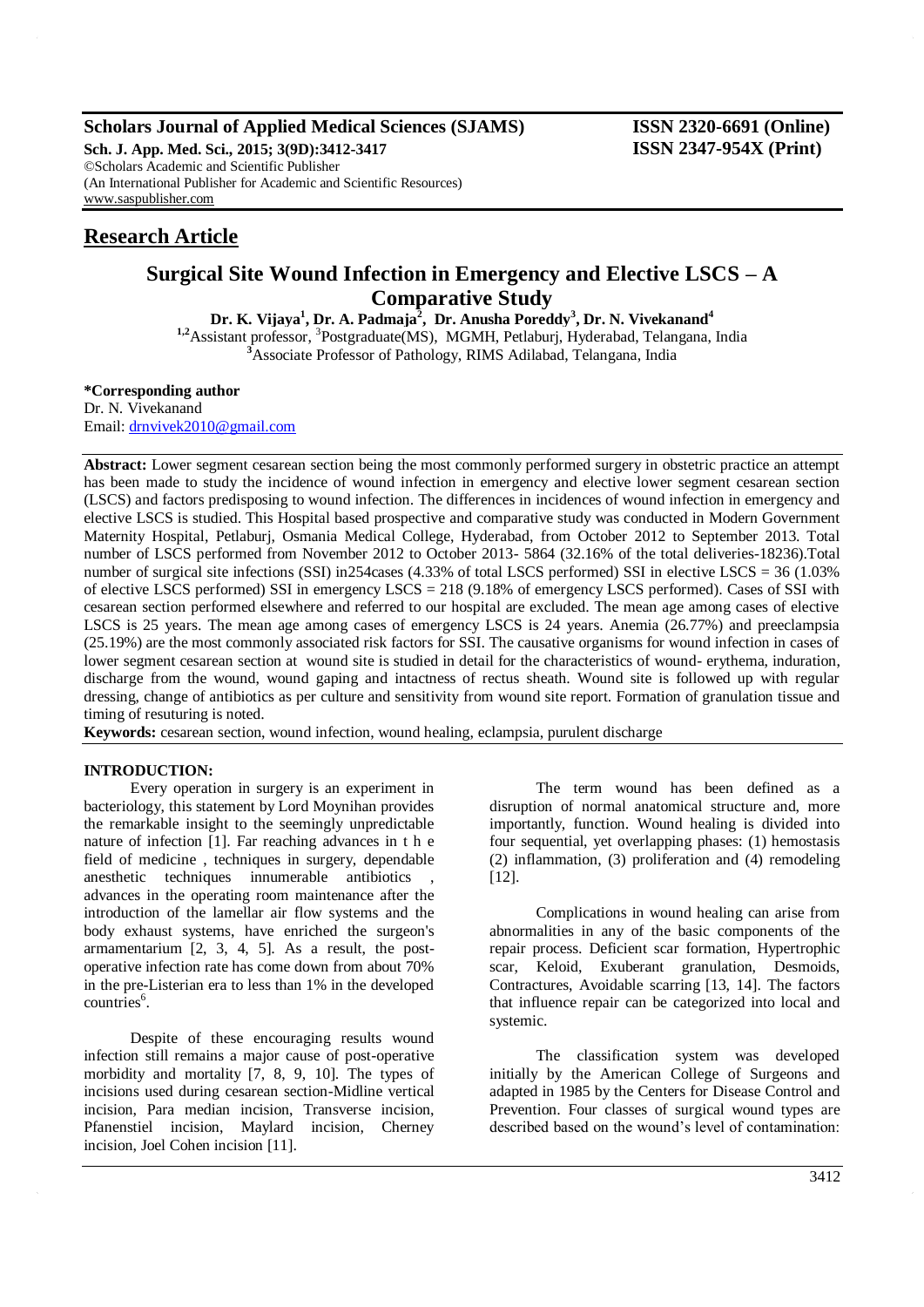I clean, II clean-contaminated, III contaminated and IV dirty-infected.

## **METHODOLOGY:**

This study was conducted in Modern Government Maternity Hospital, Petlaburj, Osmania Medical College, Hyderabad from October 2012 to September 2013 .This was hospital based prospective and comparative study.

 254 Cases of surgical site wound infection in elective and emergency LSCS are taken for study. All the cases of surgical site wound infection with lower segment cesarean section done at this hospital. Women fulfilling the inclusion criteria and are willing to participate in the study are included.

Cases of SSI with cesarean section performed elsewhere and referred to our hospital, also mothers who refused consent are excluded from study. Detailed obstetric history and intrapartum details were obtained. All the cases were given ampicillin and gentamycin as preoperative prophylactic antibiotics. All the cases were given postoperative antibiotics.

Uterine incision is closed in 2 layers with vicryl. Rectus sheath is closed with prolene. Skin suturing is done intermittently with thread. Associated medical and obstetric complications were noted. Wound site is studied in detail for the characteristics of wounderythema, induration, discharge from the wound, wound gaping and intactness of rectus sheath.

Wound swab for culture and sensitivity is sent. Wound site is followed up with regular dressing, change of antibiotics as per culture and sensitivity from wound site report. Formation of granulation tissue and timing of resuturing is noted. Post operative duration of stay in the hospital is noted.

# **OBSERVATION:**

Total number of LSCS performed from November 2012 to October 2013 are 5864 .Surgical site infections in emergency LSCS are 218 (9.18%) and 36(1.03%) of elective LSCS. (Table- 1)

|--|

| танс. т   |           |                   |       |
|-----------|-----------|-------------------|-------|
|           | Total     | Surgical site     | %     |
|           | cases     | infection in LSCS |       |
| Elective  | 3489      | 36                | 1.03% |
| Emergency | 2375      | 218               | 9.18% |
|           | $N = 586$ | $N = 2.54$        | 4.33% |

All the cases fall in the normal reproductive age group. The mean age among cases of elective LSCS is 25 years. The mean age among cases of emergency LSCS is 24 years. In this study about 75.5% (192) cases with SSI (both elective and emergency LSCS) belong to upper and lower socio- economic class.

Un-booked cases are 163 (64.17% of the total cases with SSI) of the total cases with SSI. Study shows that the number of cases of 1 prev LSCS -116 (45.66% of total cases of SSI) is more among cases of SSI in both elective and emergency LSCS (Table 2).

| Table: 2 |               |            |           |  |
|----------|---------------|------------|-----------|--|
|          | Elective LSCS | Emergency  | Total     |  |
| Primary  | $4(11.11\%)$  | 74(33.94%) | $N=78$    |  |
| 1 prev   | 20(55.55%)    | 96(44.03%) | $N = 116$ |  |
| 2prev    | 12(33.33%)    | 48(22.01%) | $N=60$    |  |
| Total    | $N=36$        | $N = 218$  | $N = 254$ |  |

Our study shows that anemia (26.77% of the total cases with SSI) and preeclampsia (25.19% of the total cases with SSI) are the most commonly associated risk factors for SSI.

Eclampsia (18.9%), failed induction (15.9%), prolonged PROM>18hrs (15.9%) are the common obstetric complications associated with SSI. (Fig-1).



**Fig: 1 Obstetric complication in cases of Emergency LSCS with surgical site infection**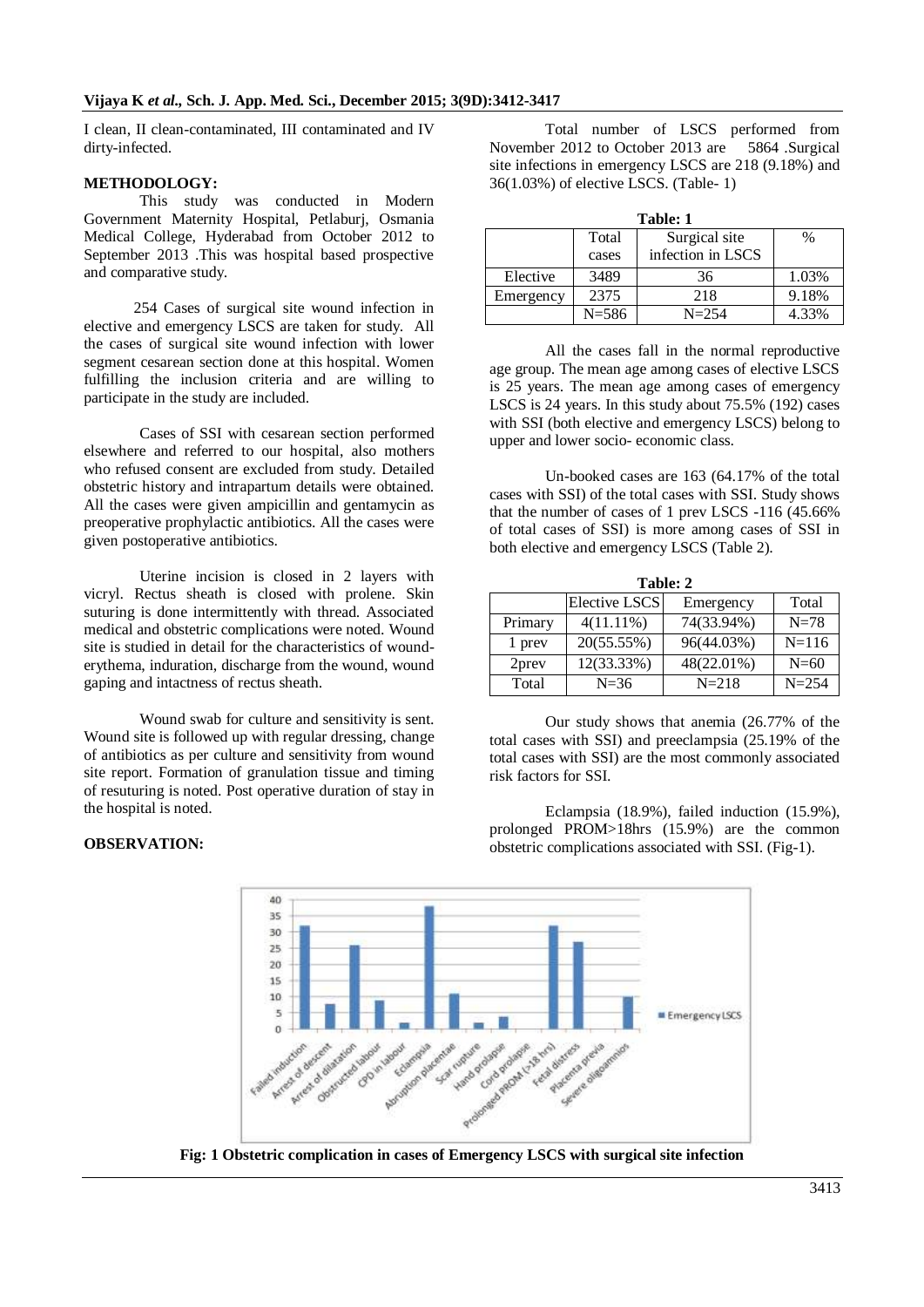In our study 1st previous LSCS (27.7%) with PROM is the most common indication for Emergency LSCS, followed by arrest of dilation (20.8%)

Table shows that post operative day on which infection is noted in cases with surgical site infection.

(Table-3). Our study shows that 18 (50%) cases of SSI in elective LSCS present without any complaints. Discharge from the wound (28.44%) and Fever (24.13%) are common complaints in cases of SSI in emergency LSCS followed by burning micturition and pain.

| Table: 3    |        |                              |           |  |
|-------------|--------|------------------------------|-----------|--|
| Post op day |        | Elective LSCS Emergency LSCS | Total     |  |
| Day 3       |        | 22                           | 23        |  |
| Day 4       |        | 19                           | 19        |  |
| Day 5       | 15     | 70                           | 85        |  |
| Day 6       | 20     | 83                           | 103       |  |
| Day 7       |        | 24                           | 24        |  |
| Total       | $N=36$ | $N = 218$                    | $N = 254$ |  |

Wound characteristics in cases with surgical site infection are shown in (Table -4). In our study more cases with anemia complication have wound gaping

(63.2% of total SSI cases with anemia)-(Fig-2) and more cases of pre eclampsia have wound discharge (65.6%).

| Table: 4             |                      |                       |  |  |
|----------------------|----------------------|-----------------------|--|--|
|                      | <b>Elective LSCS</b> | <b>Emergency LSCS</b> |  |  |
| Erythema             | 2(5.555)             | 34(15.6%)             |  |  |
| Induration           | 13(36.11%)           | 96(44.03%)            |  |  |
| Discharge from wound | 29(80.55%)           | 206(94.5%)            |  |  |
| Wound gaping         | 13(36.11%)           | 178(81.65%)           |  |  |
| Burst abdomen        |                      | 10(4.58%)             |  |  |



**A – Gaping B – Burst Abdomen**

**Fig-:2**

This study shows that E.coli (41.7% of the total cases with SSI) is the most commonly isolated organism from wound swab for culture followed by

Klebsiella species (22.83% of the total cases with SSI).(Fig-3) In cases of SSI in elective LSCS 18 (50%) cases did not show growth of any organism. (Table -5)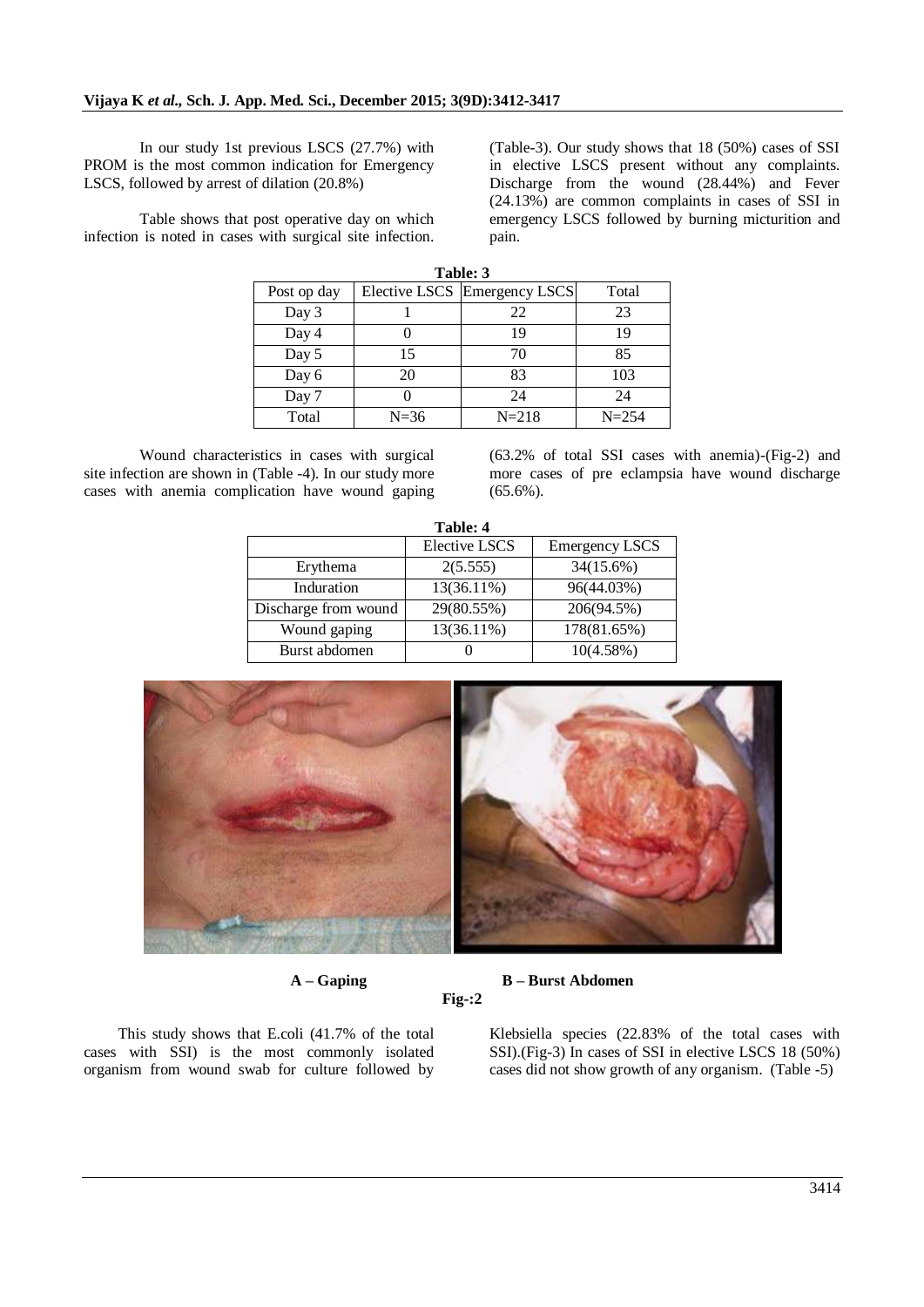# **Vijaya K** *et al.,* **Sch. J. App. Med. Sci., December 2015; 3(9D):3412-3417**

| Table: 5         |                      |                       |  |  |
|------------------|----------------------|-----------------------|--|--|
|                  | <b>Elective LSCS</b> | <b>Emergency LSCS</b> |  |  |
| Escherichia coli | 10                   | 96                    |  |  |
| Klebsiella       |                      | 53                    |  |  |
| Pseudomonas      |                      | 3                     |  |  |
| Staphylococcus   |                      | 24                    |  |  |
| Streptococcus    |                      | 14                    |  |  |
| Campylobacter    |                      |                       |  |  |
| No growth        | 18                   |                       |  |  |



**Fig-3: A-Streptococci, B- Staphylococcus, C- E.coli (Em) D- Klebsiella Pneumonia**

Out of 254 cases176 (69.29% of total SSI) cases required resuturing of the wound. 10 cases with burst abdomen are managed with mass closure with application of tension sutures. In Elective LSCS the mean post operative duration of stay was 11 days and in Emergency LSCS the mean post operative duration of stay was 21 days.

### **DISCUSSION**

Total number of deliveries from November 2012 to October 2013 at Modern Government Maternity Hospital, Petlaburj is 18236, of which 5864 deliveries are by cesarean section with 32.16% cesarean section rate.

As per the World Health Statistics 2012, cesarean section rate in India is 9% and increasing further. Increase in cesarean delivery rate had no impact on maternal, neonatal and infant mortality rates [15]. Of the 5864 cases of cesarean sections performed 254 cases had surgical site wound infection, with a rate of 4.33%. [Habib FA](http://www.ncbi.nlm.nih.gov/pubmed/?term=Habib%20FA%5BAuthor%5D&cauthor=true&cauthor_uid=12370712) *et al.;* showed that the overall post cesarean wound infection rate was 4.5% [16], 4.2% [17] other study showed the incidence of post caesarean wound infection of 9.3% [18].

Elective LSCS were 3489 of which 36 cases had surgical site wound infection (1.03%).Emergency LSCS were 2375 of which 218 cases had surgical site wound infection (9.18% )[.Hansa Dhar](http://www.ncbi.nlm.nih.gov/pubmed/?term=Dhar%20H%5Bauth%5D) *et al.;* studied a cumulative total of 7,923 CS surgeries and showed a higher infection rate was noted in emergency (119, 1.50%) in comparison with elective (92, 1.16%) LSCS procedures [19].

The mean age distribution among cases of surgical site wound infection in elective LSCS is 25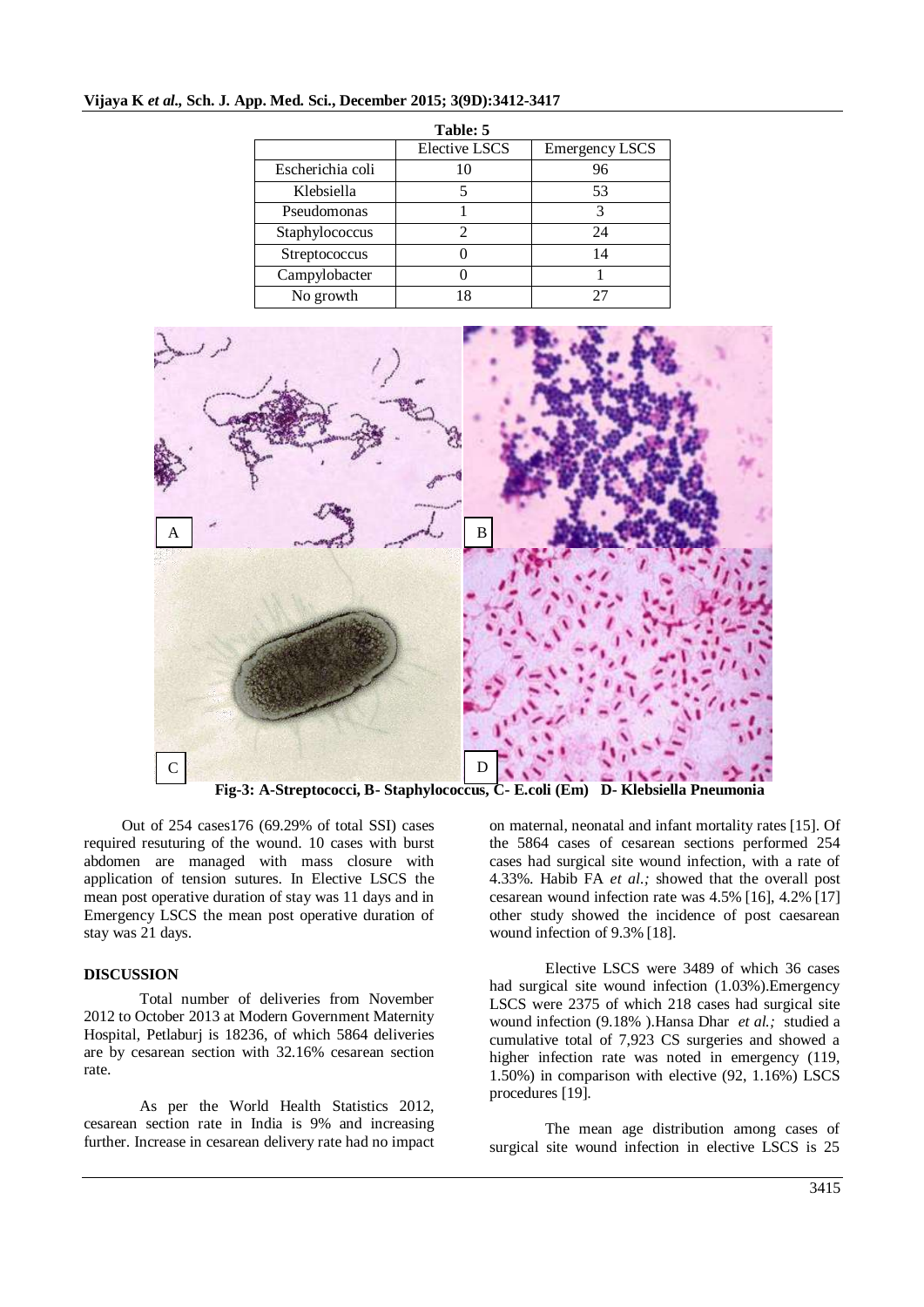years and emergency LSCS is 24 years. About 75.5% (192) cases with surgical site wound infection belong to upper lower and lower middle socio-economic class.

Oliver C Ezechi *et al.;* study could not confirm the association between maternal age, anaemia, prolonged labour, previous caesarean section, multiple vaginal examination, unbooked status and post caesarean wound infection [18]. In our study the number of cases of 1 previous LSCS (116, 45.66% of total cases of SSI) is more among cases of SSI in both elective and emergency LSCS.

In our study anemia (26.77% of the total cases with SSI) and preeclampsia (25.19% of the total cases with SSI) are the most commonly associated risk factors for SSI. [Hansa Dhar](http://www.ncbi.nlm.nih.gov/pubmed/?term=Dhar%20H%5Bauth%5D) *et al.;*) study showed that those women who had hypertension and pre-eclampsia were three times more likely to develop a wound infection compared to women without these conditions [19].

In one study identified lower preoperative hemoglobin as one of the factors independently associated with an increased risk of surgical site infection [20]. In our study eclampsia (18.9%), failed induction (15.9%), prolonged PROM>18hrs (15.9%) are the common obstetric complications associated with SSI.

Oliver C Ezechi *et al.;* study showed the risk of developing wound infection was increased by more than four times in patients having prolonged rupture of membranes when adjustment was made for the potential  $\text{confounds}^{18}$ . In our study post cesarean section SSI is most commonly presented on day 5 and 6 (188 cases, 74% of total cases with SSI).

In our study 235 cases (92.51% of the total cases with SSI) with SSI have discharge from the wound and 191 cases (75.2% of the total cases with SSI) have wound gaping. E.coli (41.7% of the total cases with SSI) is the most commonly isolated organism from wound swab for culture followed by Klebsiella species (22.83% of the total cases with SSI). In cases of SSI in elective LSCS 18 (50%) cases did not show growth of any organism. [Hansa Dhar](http://www.ncbi.nlm.nih.gov/pubmed/?term=Dhar%20H%5Bauth%5D) *et al.;* study of 7,923 CS, post cesarean section wound infections occurred in 211 (2.66%) cases and were confirmed by positive bacteriology in 164 (77.72%) cases. The majority of SSI cases yielded growth of Staphylococcus aureus 66, (31.27%) followed by E. coli (40, 18.95%) [19]. In our study 176 cases (69.3% of the total cases with SSI) required resuturing of the wound for wound gaping. In our study 10 cases had burst abdomen and mass closure was done.

## **SUMMARY**

The limitations of the study are that most of the patients coming to our hospital belong to upper

lower and lower middle socio economic groups. Hence uniformity of the study population is missed. Being a tertiary referral hospital, cases with associated medical and obstetric complications are referred here and some cases are referred late. Thus the rate of complications in such cases is more.

The cesarean section rate at Modern Government Maternity Hospital is high around 32.16% and thus post cesarean wound infection is an important cause increasing maternal morbidity and hospital stay. The surgical site infection rate is high among cases performed by emergency LSCS (9.18%) as compared to cases performed by elective LSCS (1.03%).

Anemia (26.77% of the total cases with SSI) and preeclampsia (25.19% of the total cases with SSI) are the most commonly associated risk factors for SSI. Eclampsia (18.9%), failed induction (15.9%), prolonged PROM >18hrs (15.9%) are the common obstetric complications in cases of emergency LSCS associated with SSI.

E.coli (41.7% of the total cases with SSI) is the most commonly isolated organism from wound swab for culture followed by Klebsiella species (22.83% of the total cases with SSI). In cases of SSI in elective LSCS 18 (50%) cases did not show growth of any organism.

69.3% cases with SSI required resuturing of the wound for wound gaping. The mean post operative duration of stay is prolonged in cases with surgical site infection and mean duration of stay in cases of emergency LSCS is 21 days as compared to 11 days in cases of elective LSCS.

# **CONCLUSION**

The incidence of surgical site infection in cases of emergency LSCS is high, increasing the maternal morbidity. The recognition and correction of associated medical complications in the antenatal period is vital. Early decision making in cases of emergency LSCS reduces the infection rate in cases of emergency LSCS. Gram negative E.coli and Klebsiella are the most commonly isolated organisms and are sensitive to amino glycosides and quinolone. Empirical treatment may be started against these organisms in case of delay in culture and sensitivity report.

### **REFERENCES:**

- 1. Nichols RL, Condon RE, Gorbach SL, Nyhus LM; Efficacy of preoperative antimicrobial preparation of bowel. Ann Surg 1992; 176: 227-32.
- 2. Altmeier WA, burke JF, Pruite BA Jr, Sandosky WR; Mannual on control of Infection in Surgical patients. Philadelphia: J B